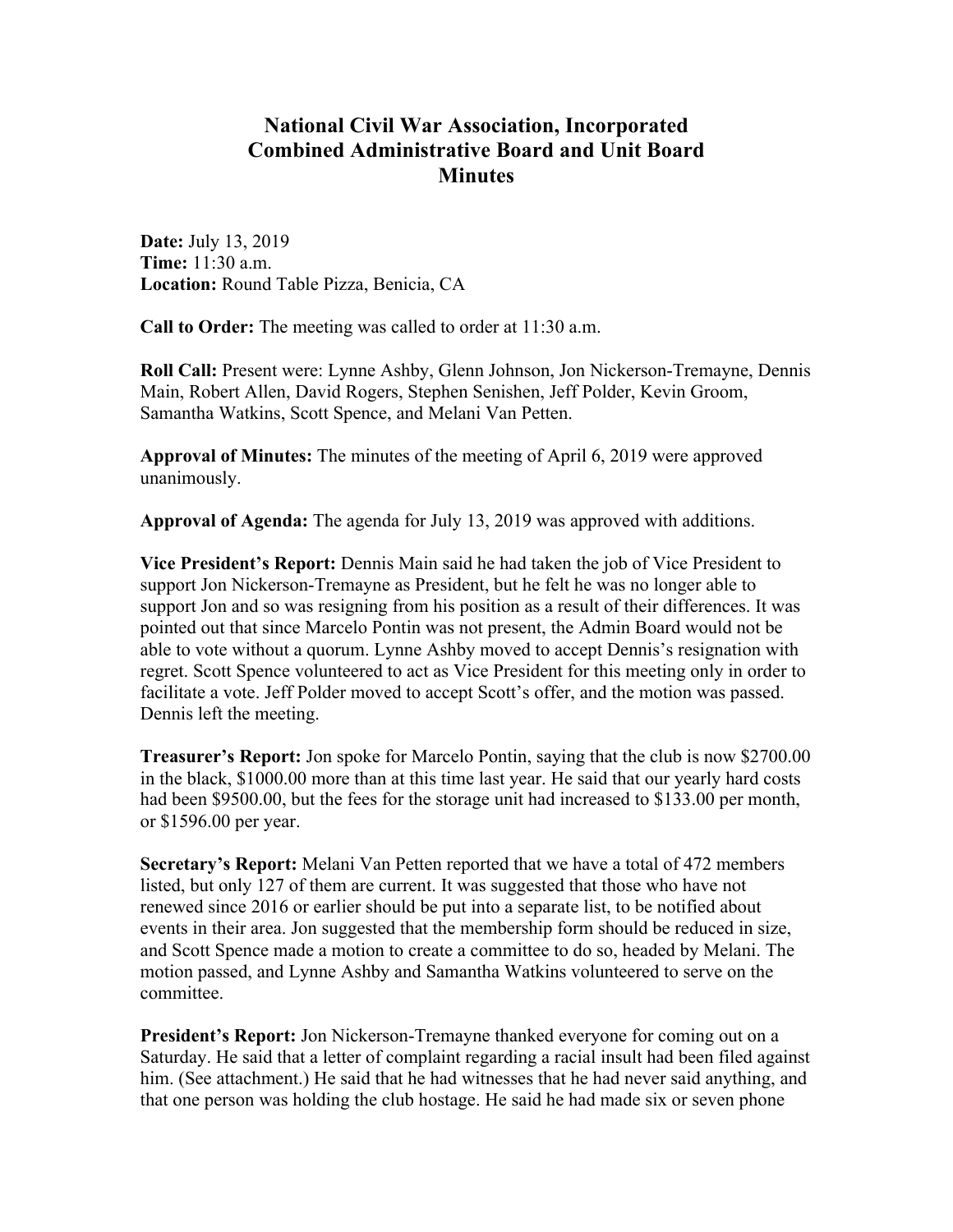calls to try to secure an RV parking space for the people in question, and that they had made up the accusation because they were angry at not getting a space. At this point, Scott Spence leaped to his feet and shouted, "Just stop it!" He said that Jon was refusing to take responsibility for his actions and engaging in character assassination, and that he was withdrawing his offer to be acting Vice President for the meeting. He then left the meeting, saying he was going to join the ACWA. This left the Admin Board without a quorum and unable to vote.

Jon said that membership cards would be required at Duncan's Mills, and if the member did not have one, to say it was in storage. Lynne Ashby handed Melani an envelope full of membership renewals that had been incorrectly sent to the club's P.O. Box, and arrangements were made to provide a list of paid-up members to the gate at Duncan's Mills.

Jon said that he had made arrangements for Marysville to be run by a coalition of fraternal lodges, who would then get a percentage of the gate. He said they would run the whole event and pay for the privies, and that this would be a more efficient way to do things. He said we would need a "doorman" who was a member of the club to answer questions and give directions, as the people running the gate were not reenactors and would not have information about the club. He invited members to make suggestions for changes for next year.

## **Committee Reports**

**Planning Committee:** Jon said that the person in charge of the site of Uncle Tom's Cabin had died, but his son wanted to continue the event. Jeff Polder observed that camping was rather cramped. Jon said that Uncle Tom's Cabin must pay its own way, and we would decide this year if we wish to continue the event, which is in conflict with Fort Point.

Jon said that Tres Piños would be September 6, 7, and 8. Melani is making a flyer for Becky Thompson to advertise the school day.

Jon said that Marysville wanted to have a bluegrass concert on Saturday night, and that reenactors were invited to sing as well. It was suggested that the amphitheater be used for this, and that the concert be held from 7:00 p.m. to 9:30 p.m. He said we already have \$1000.00 in donations for the event, and that the rental fee has been waived. He said again that local non-profits will be collecting the money at the gate, and that once the locals are interested in the event, we could move to a different site if we want.

Jon said that the terms for Half Moon Bay have been agreed upon, but that the contracts are not yet signed. He said they will pay us \$2500.00 to show up, and we will collect the \$3.00 per head fee for the school day. The event will be November 8, 9, 10, and 11. On Monday there will be a veterans' memorial service, and one battle.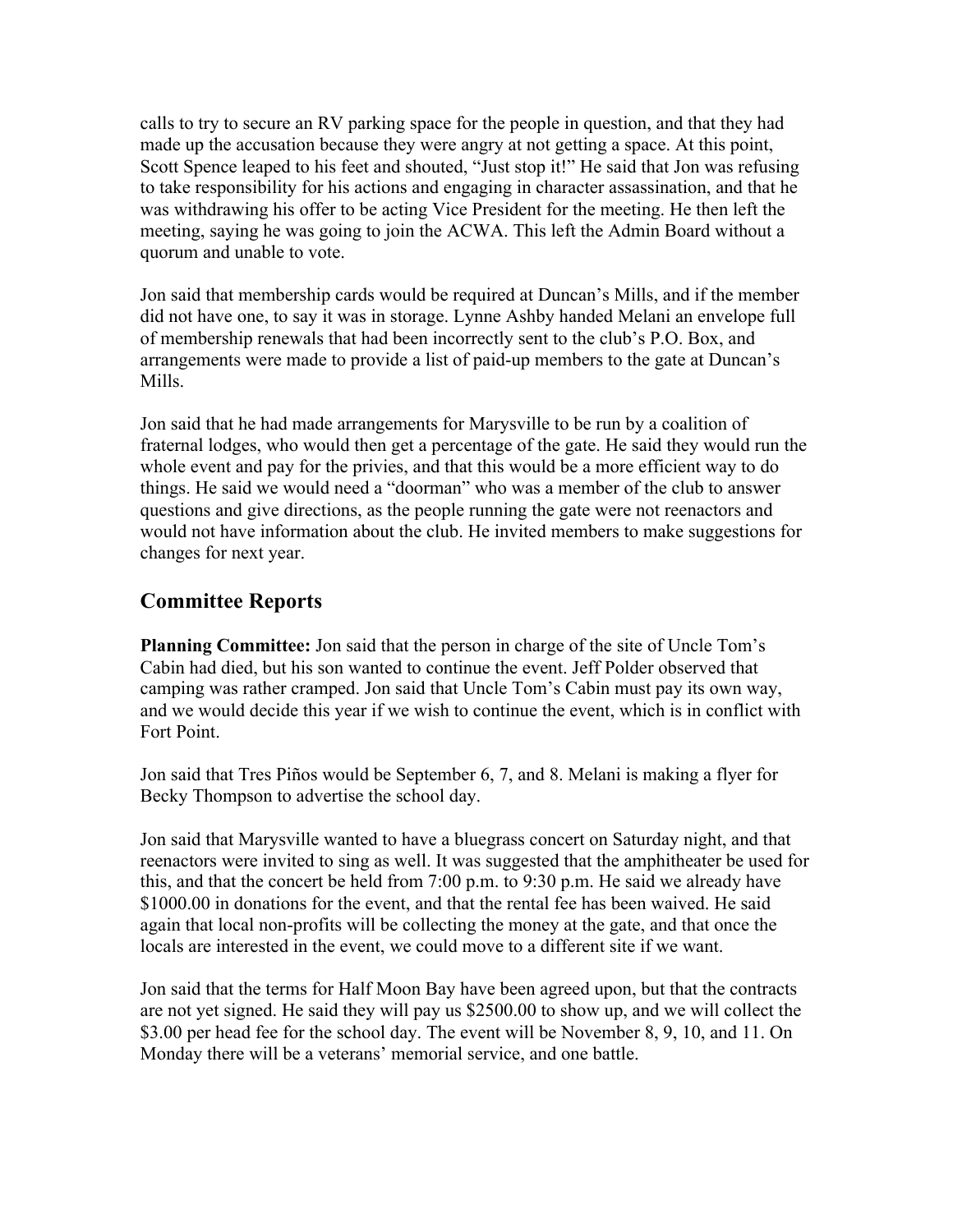**Webmaster:** Andrew Crockett has sent a letter resigning from the development of the new website, and assigning those duties to Scott Spence. (See attachment) There was no further report, as Scott had left the meeting. Melani said she can work with the ncwa1863.org site.

**Marketing:** No report.

**Safety:** No report.

**First Aid:** No report.

**Rules:** No report.

**Rank Ratio:** No report.

**PACWR:** Lynne Ashby said the answer key for the safety test is incorrect and needs to be fixed.

### **Old Business**

#### **After Action Reports:**

**Galt:** Jon said he doesn't want to go back in 2020 because the people there are too hard to deal with. He said the contract specified the use of four bathrooms, but the management said they weren't ready to use yet and were ready to breach the contract. He said they had told him the first three weeks in April 2020 were already taken, and he said that maybe we could return in 2021. He said that we had 500 kids for the school day and had made a small profit, and that Midirise Arnold had worked very hard on this. He also thanked Jeff Polder for his work on the event.

**Jackson:** Jon said we lost money on Jackson, and that if we go back, there needs to be better site prep and the grass must be mowed. We also need to set up a better battlefield, as the steep hill did not work. He said there were people on the battlefield with no membership cards, and that has to stop. Jeff Polder said the Union commanders would check their units' cards. Glenn Johnson suggested a parade in town after the school day or on Saturday morning. He said the hotel was very hospitable, and said they had rooms we could rent for meetings, and perhaps could get a discount for members who wanted to stay there, but they would need to know well in advance.

Lynne Ashby said that we need to get the Planning Committee back so more than one person can inspect prospective sites, and that there had not been a site walk in two years. Jon said we need an email chain for people to participate. It was pointed out that the Planning Committee is chaired by the Vice President, who had just quit.

**Angel Island:** Jon said it was a good event. Glenn said the food was great, and thanked Jon and Dennis and Cynthia Main for cooking. Lynne said Jon should charge more for the food.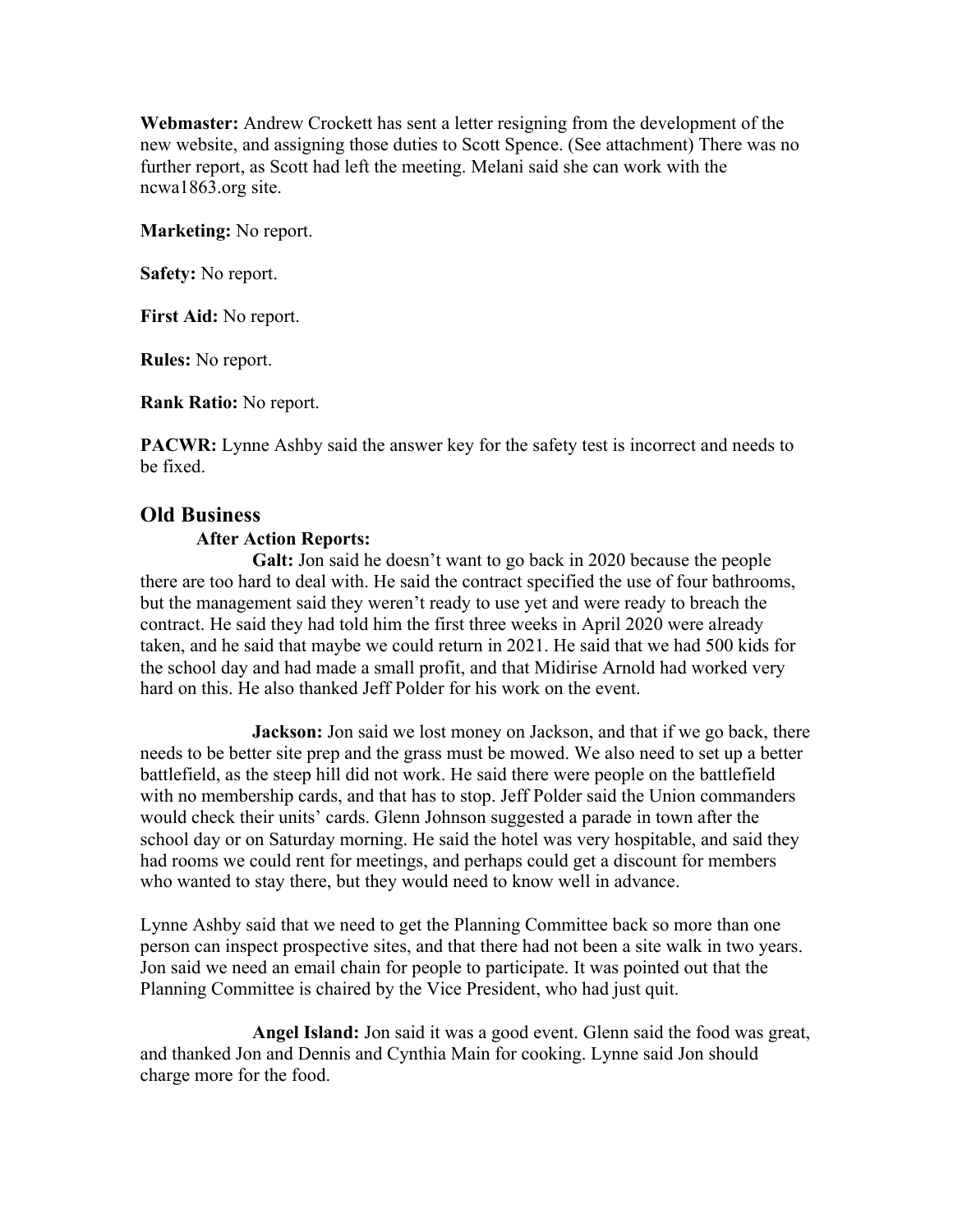## **New Business**

**2020 Budget:** Jon said again that the recurring costs for the year were \$9500.00, with \$1800.00 of that being the storage locker. He said Marcelo suggested an inventory and finding a cheaper place. Jon suggested a trailer which could be moved around. The pros and cons were discussed, including insurance, registration of the trailer, a vehicle capable of towing it, and possible theft. Lynne suggested checking with Midirise about it, as she had experience with a trailer. The issue was tabled until the next meeting.

Scott Spence's request to be called "President Emeritus", discussion of the PA system, and his statement about the possibility of a drill event at Ardenwood were tabled, as Scott had left the meeting.

**2020 Schedule:** Jon said there would be no event at Galt. He said there was a large free site available at Elk Grove. The event would be run by the Elk Grove Historical Society, and we would get a cut of the gate and the school fees. He said they want the event for Memorial Day.

Jackson: May 1,2, and 3. Elk Grove: May 22, 23, 24 and 25. Possible event in Petaluma: April 4 and 5. Angel Island: Father's Day weekend? Duncan's Mills: July 18-19. Jon wants to take it over and eliminate the event fee. Will be discussing that August 11, 2019. Uncle Tom's Cabin: August 15 and 16. Maybe, must pay for itself this year. Tres Piños: September 11, 12 and 13. Marysville: Perhaps move it to the spring, as that is when the  $8<sup>th</sup>$  grade studies the Civil War. Petaluma: maybe October 3 and 4?

Half Moon Bay: Veteran's Day, November 6, 7 and 8.

**Ball:** January 11, after Combined Board meeting. There is a free building available in Jackson. Glenn suggested that CO's should survey their units about the location and a \$20.00 ticket price. The discussion was tabled until the next meeting.

**Flo:** Robert Meyer wants to form a new Union artillery unit, using Flo. The unit will be the  $3<sup>rd</sup> US$ , Company C. The unit will purchase Flo from the club for \$11000.00, with a \$5000.00 down payment on April 4, 2020, and \$1000.000 every April 1 until paid off. Robert says he has four members ready to join. The discussion was tabled until the next meeting.

**Announcements:** None

**Next Meeting:** The next meeting will be Saturday, October 12, 2019, at 11:00 a.m. at Round Table Pizza in Benicia.

**Adjournment:** The meeting was adjourned at 2:00 p.m.